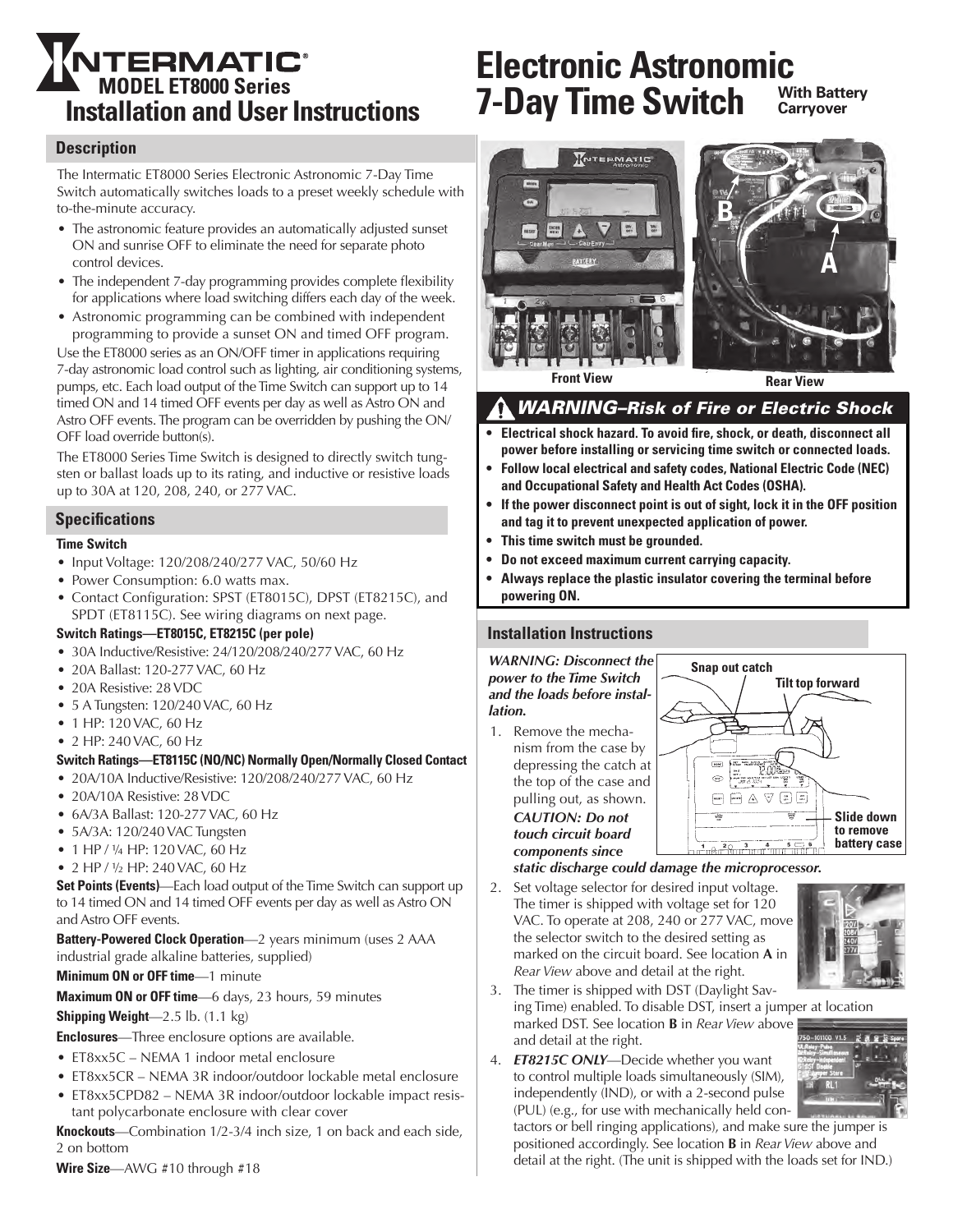5. Mount the enclosure in the desired location using the 3 mounting holes provided.



Position at eye level if possible, providing space to the left of *the enclosure for the cover to swing open fully, as shown.*

- 6. Replace the mechanism in the enclosure.
- 7. Lift the left side of the plastic insulator off the retaining post and pivot it up and away to expose the terminal strip.  $1/2$
- 8. Strip the supply and load wires to 1/2". *Use AWG#10-#18 copper conductors only.*
- **Wiring Diagrams**



**ET8015 configured for SPST, 120 VAC load**





# **with jumper set to PUL**





**1 Line 2 120/208/240/277 VAC Input Line 1 2 3 4 5 6 Load 1 Timer Power Load 2 ET8215 configured for 2 SPST loads** 

**with jumper set to IND**



# **Programming Overview**

By pressing the **MODE** button, the Time Switch will cycle through the menus necessary for programming the current time, date, astro zone, astro events, and timed events.

The basic procedure is to use the **MODE** button to move from one menu to the next (e.g., DATE, TIME, etc.), the **+** or **–** buttons for the first part of a setting (e.g., MONTH), the **ENTER** button to move to the next part of the setting (e.g., YEAR), then **MODE** to exit and move to the next menu. To skip a menu, press **MODE** to move ahead.

#### *If you make a mistake, press the* **MODE** *button repeatedly to cycle back around to the error, then make the correct entry.*

*NOTE: DATE and TIME must be set before you can access any other programming menus.*

# **1 – Setting Date**

1. Press the **MODE** button repeatedly until the words SET and DATE appear in the upper area of the display.

- 2. Press the **+** or **–** buttons to enter the current Month.
- 3. Press the **ENTER** button when the Month is correct to save the setting. The screen advances to current Date.
- 4. Again press the **+** or buttons to enter the current Date, followed by the **ENTER** button.
- 5. Repeat to set the correct Year.
- 6. Press the **MODE** button to exit and advance to setting the time.

#### **2 – Setting Time**

- 1. If necessary, press the **MODE** button repeatedly until the words SET and CLOCK appear in the upper area of the display.
- 2. Press the **+** or buttons to enter the current time. *NOTE: To go from AM to PM, keep pressing the*  $+$  *or*  $-$  *<i>buttons to cycle through the day. You can hold the* **+** *or* **–** *buttons down for 3 seconds to make the time scroll quickly.*
- 3. Press the **MODE** button to exit and advance to setting Astro Zone.
- 9. Insert the wire ends under the proper terminal plates (see wiring diagrams elsewhere on this page) and tighten the screws firmly.
- 10. Connect ground wire to grounding terminal at bottom of enclosure.
- 11. Replace the plastic insulator on the retaining post.
- 12. Remove the battery case by sliding it down as shown by the arrows, then install 2 AAA alkaline batteries. Make sure the batteries are pointing in the direction shown.
- 13. Verify that the display is **ON** to make sure the batteries are OK. *If the display shows scrambled information, press the RESET button to clear it up.*
- 14. Apply power to the Time Switch.
- 15. **IMPORTANT:** Press and hold the **ENTER** button, then press the **RESET** button. The screen will flash 12:00 AM and MON, and timer status is Manual Mode. *NOTE: You must reset the time switch using this procedure*

*whenever you change the jumpers.*

*The Time Switch is now ready for programming.*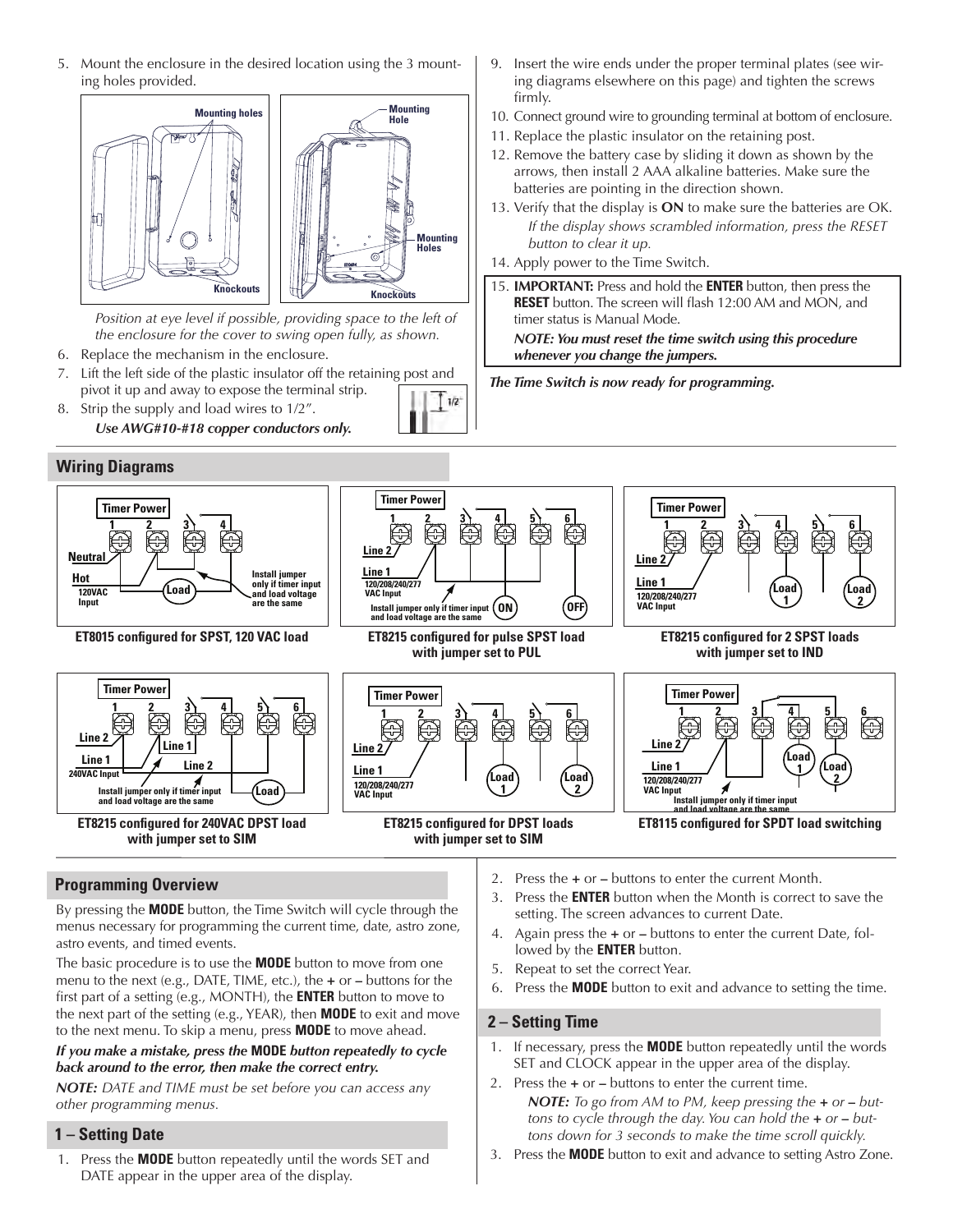#### **3 – Setting Astro Zone**

Astro Zone is how far north or south the location is, to adjust for differences in sunrise and sunset for better accuracy in turning lights on and off at dawn and dusk.

- 1. If necessary, press the **MODE** button repeatedly until the words SET and ASTRO ZONE
- appear in the upper area of the display. 2. Press the **+** or **–** buttons to display the Zone that includes the location. Use the map at the right as a reference.



3. Press the **MODE** button to exit and advance to setting exact Astro times.

#### **4 – Setting Exact Astro Times**

When you choose an Astro Zone, the Time Switch uses an approximate time for sunup and sunset, adjusting automatically as the seasons change (earlier sunset in winter, etc.) You can set *exact* sunup and sunset times, which are available in the newspaper or on the Internet.

For multi-circuit time switch ET8215C, you can set multiple sunup and sunset times—useful, for example, in environments involving lighting with different warm-up times.

- 1. If necessary, press the **MODE** button repeatedly until the words SET and SUNUP appear in the upper area of the display. The display also shows the default sunup time for the date and zone.
- 2. Press the **+** or buttons to adjust the sunup time. *You can offset the time up to 120 minutes in either direction.*
- 3. Press the **MODE** button:
	- If a multi-circuit time switch, SUNUP and LOAD 2 appear on the display.
		- a. Press the **+** or buttons to set the exact Sunup time for Load 2.

b. Press the **MODE** button to advance to Sunset for Load 1.

- If a single-circuit time switch,

The words SET and SUNSET appear on the display, along with the default sunset time for the date and zone.

- 3. Press the **+** or buttons to adjust the sunset time. *You can offset the time up to 2 hours (120 minutes) in either direction.*
- 4. Press the **MODE** button:
	- If a multi-circuit time switch, SUNSET and LOAD 2 appear on the display.
		- a. Press the **+** or buttons to set the exact Sunset time for Load 2.
		- b. Press the **MODE** button.
	- If a single-circuit time switch,

The time switch exits and advances to setting events.

#### **5a – Setting SUNSET ON/SUNUP OFF Events**

An ASTRO event will let you set Sunset ON and Sunup OFF events.

- 1. If necessary, press the **MODE** button repeatedly until the words SET, ASTRO, and ON/OFF EVENTS appear in the upper area of the display.
- 2. Press the **ENTER** button if necessary to display ON @.
- 3. Make sure you know which days you want the Event to be active.
	- If you want the Event to occur every day of the week, press the **DAY** button to display SUNSET and all days.
	- If you want the Event to occur for a different combination

of days, press the **DAY** button again as necessary to cycle through the days or combination of days you want.

*NOTE: To remove an individual day, press the* **DAY** *button until the day is blinking, then press the - button.* 

- 4. When you have set the event correctly, press the **ENTER** button to set the next Astro event, which is for Sunup OFF. The words SET, ASTRO, ON/OFF EVENTS, and OFF @ display.
- 5. Repeat from Step 3 above to set the event for OFF instead of ON.
- 6. Press the **MODE** button to exit and advance to setting fixed time events.

#### **5b – Setting SUNSET ON/SUNUP OFF Events on Multi-Circuit Time Switches (ET8215C)**

An ASTRO event will let you set Sunset ON and Sunup OFF events. When the circuits of multi-circuit time switch ET8215C set to be independent of each other, you can set sunup and sunset times for either or both circuits.

- 1. Verify that the two circuits are independent. Refer to Step 4 in *Installation Instructions* on page 1.
- 2. If necessary, press the **MODE** button repeatedly until the words SET, ASTRO, ON/OFF EVENTS, and LOAD 1 appear in the display.
- 3. Press the **ENTER** button if necessary to display ON @.
- 4. Make sure you know which days you want the Sunset ON event to be active.
	- If you want the Event to occur every day of the week, press the **DAY** button to display SUNSET and all days.
	- If you want the Event to occur for a different combination of days, press the **DAY** button again as necessary to cycle through the days or combination of days you want.

*NOTE: To remove an individual day, press the* **DAY** *button until the day is blinking, then press the - button.* 

- 5. When you have set the event correctly, press the **ENTER** button to set the next Astro event, which is Sunset ON for Load 2. The words SET, ASTRO, ON/OFF EVENTS, LOAD 2, and OFF @ appear in the display.
- 6. Repeat from Step 4 above to set the event for ON.
- 7. Press the **ENTER** button to set Sunup OFF for Load 1. The words SET, ASTRO, ON/OFF EVENTS, and LOAD 1 appear in the display.
- 8. Repeat from Step 4 above to set the Event for OFF instead of ON.
- 9. Press the **ENTER** button to set Sunrise OFF for Load 2. The words SET, ASTRO, ON/OFF EVENTS, LOAD 2, and OFF @ display.
- 10. Repeat from Step 4 above to set the event for OFF instead of ON.
- 11. Press the **MODE** button to exit and advance to setting fixed time events.

#### **6 – Setting Fixed Timed Events**

- 1. If necessary, press the **MODE** button repeatedly until the words SET, FIXED, ON/OFF EVENT and EVENT 01 appear on the display.
- 2. If necessary, press the **ENTER** button to display ON @ or OFF @ (depending on what you want to set).
- 3. Press the **DAY** button to display 12:00 am and all days of the week.
- 4. Press the **+** or buttons to enter the time you want to set. *NOTE: To go from AM to PM, keep pressing the*  $+$  *or*  $-$  *<i>buttons to cycle through the day. You can hold the* **+** *or* **–** *buttons down for 3 seconds to make the time scroll quickly.*
- 5. If you want the Event to occur for a combination of days rather than every day (e.g., weekends only, weekdays only, or individual days), press the **DAY** button again as necessary to cycle through the individual days or combination of days you want.